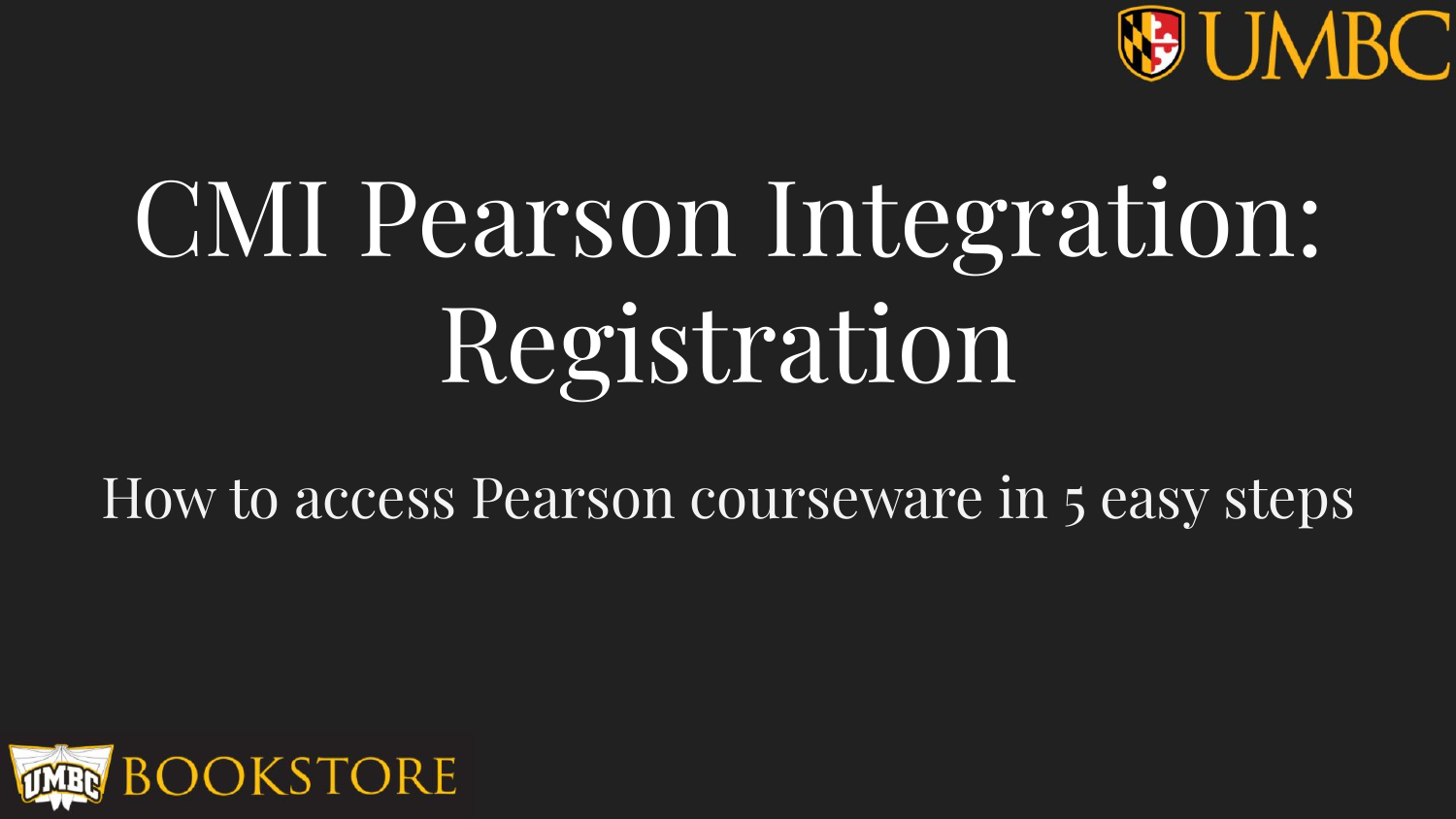

## STEPS

- 1. Open "My Textbooks & Course Resources" tool from the "Course Materials" Folder"
- 2. Click "Launch Courseware".
- 3. Click the gold "Open MyLab & Mastering" button.
- 4. Sign In with your existing Pearson account OR create an account if you don't already have one.
- 5. "You're done!" screen. Either check your email for the registration confirmation email or click "Go to My Courses"

The following pages will have these steps with more detailed instructions and screenshots (using ECON 102 as an



example- thank you Dr. Thomas!).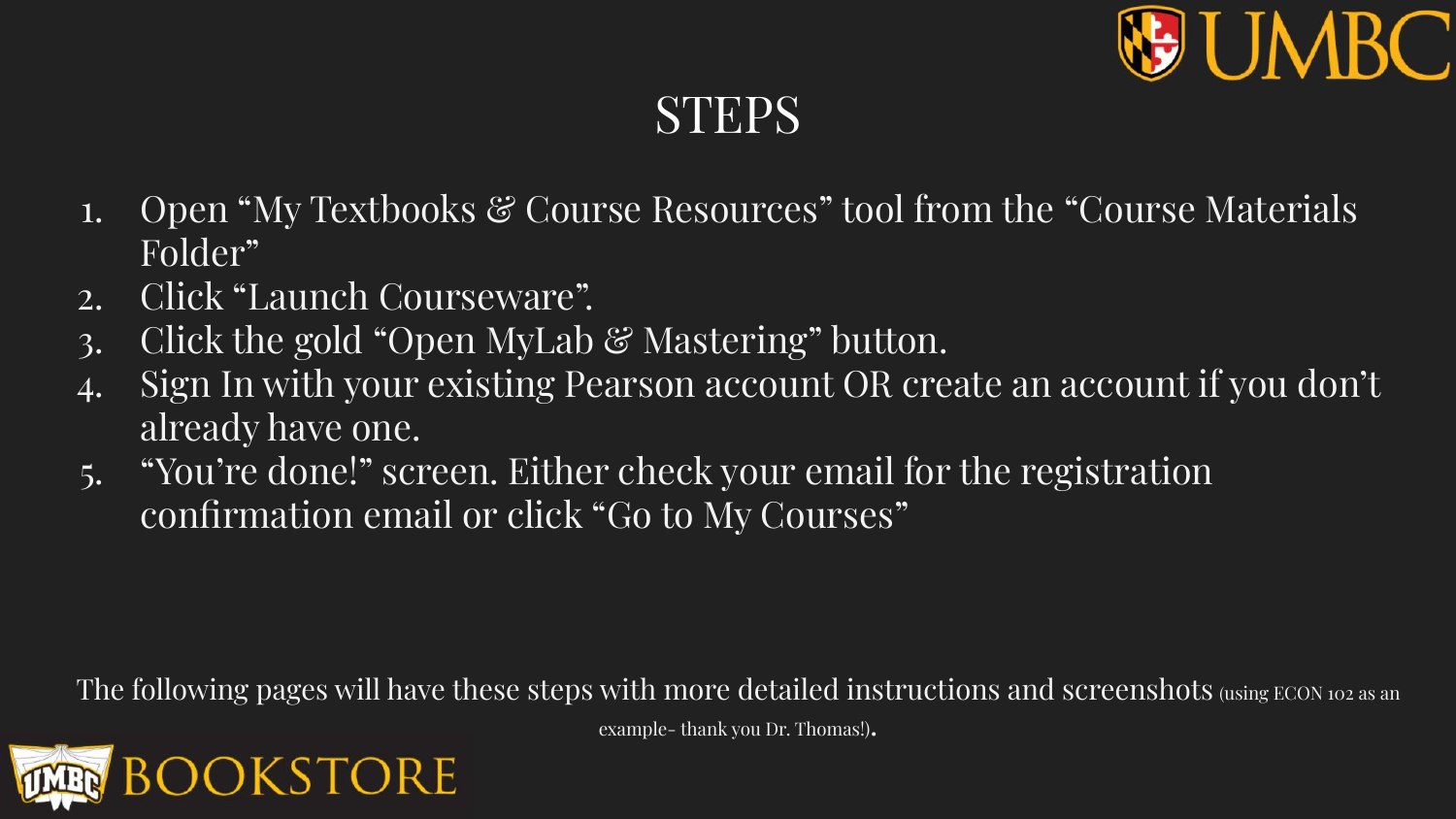

1. Open "My Textbooks & Course Resources" tool from the "Course Materials Folder"

Do **NOT** open the tool from "other Bb tools" or anywhere else. Use the tool link that has the CMI information. Going through any other path will result in a "user role error" or similar.



| ECON 102 Principles of Macroeconomics (05.10830) FA2021                              | Course Materials                                                                                                                                                 |
|--------------------------------------------------------------------------------------|------------------------------------------------------------------------------------------------------------------------------------------------------------------|
| $0\sqrt{u}$ O <sub>D</sub><br><b>ECON 102 Principles of</b><br><b>Macroeconomics</b> | Course Materials                                                                                                                                                 |
| (05.10830) FA2021<br><b>Disco</b>                                                    | <b>Build Content</b><br>Partner Content<br>Assessments v<br>Tools $\vee$                                                                                         |
| Announcements                                                                        |                                                                                                                                                                  |
| Syllabus                                                                             | <b>My Textbooks &amp; Course Resources</b>                                                                                                                       |
| <b>Course Materials</b>                                                              | Use the link "MyTextbooks & Course Resources" above to access your course ma                                                                                     |
| Assignments                                                                          | This course is participating in UMBC's Course Materials Initiative! The charge fo                                                                                |
| <b>Rh Collaborate</b>                                                                | eTextbook - Through this program, all students receive immediate access to an<br>VitalSource Bookshelf. You do not need to go to the bookstore and you do not ne |
| Panopto <sup>[8]</sup>                                                               | 2021.                                                                                                                                                            |
| <b>Discussions</b>                                                                   | Publisher Integration (Courseware) - CMI also gives you access to required                                                                                       |
| <b>My Grades</b>                                                                     | Opting Out of CMI - Your participation in CMI is completely optional. You ma<br>This button will be available until 11:59PM Tuesday, September 14th 2021.        |
|                                                                                      | <b>NOTE:</b> If your course uses a publisher integration; opting out means removing (                                                                            |
| <b>Email Instructor</b>                                                              | Are you retaking this course? - You will see the message "It appears you ha                                                                                      |
| <b>Request Help (RT)</b>                                                             | means our system has recognized that you are retaking this course from a previ                                                                                   |
| Other Bb Tools                                                                       | be listed as a continuation student, please contact textbook@umbc.edu or ochoa                                                                                   |
|                                                                                      | Please add no-reply@verbasoftware.com to avoid having important CMI emails                                                                                       |
| <b>Home Page</b>                                                                     | Library - There are copies of the textbook on reserve in the AOK Library.                                                                                        |
|                                                                                      | Please visit the CMI webpage, bookstore.umbc.edu/cmi, for more information.                                                                                      |
|                                                                                      |                                                                                                                                                                  |
| <b>Course Management</b>                                                             |                                                                                                                                                                  |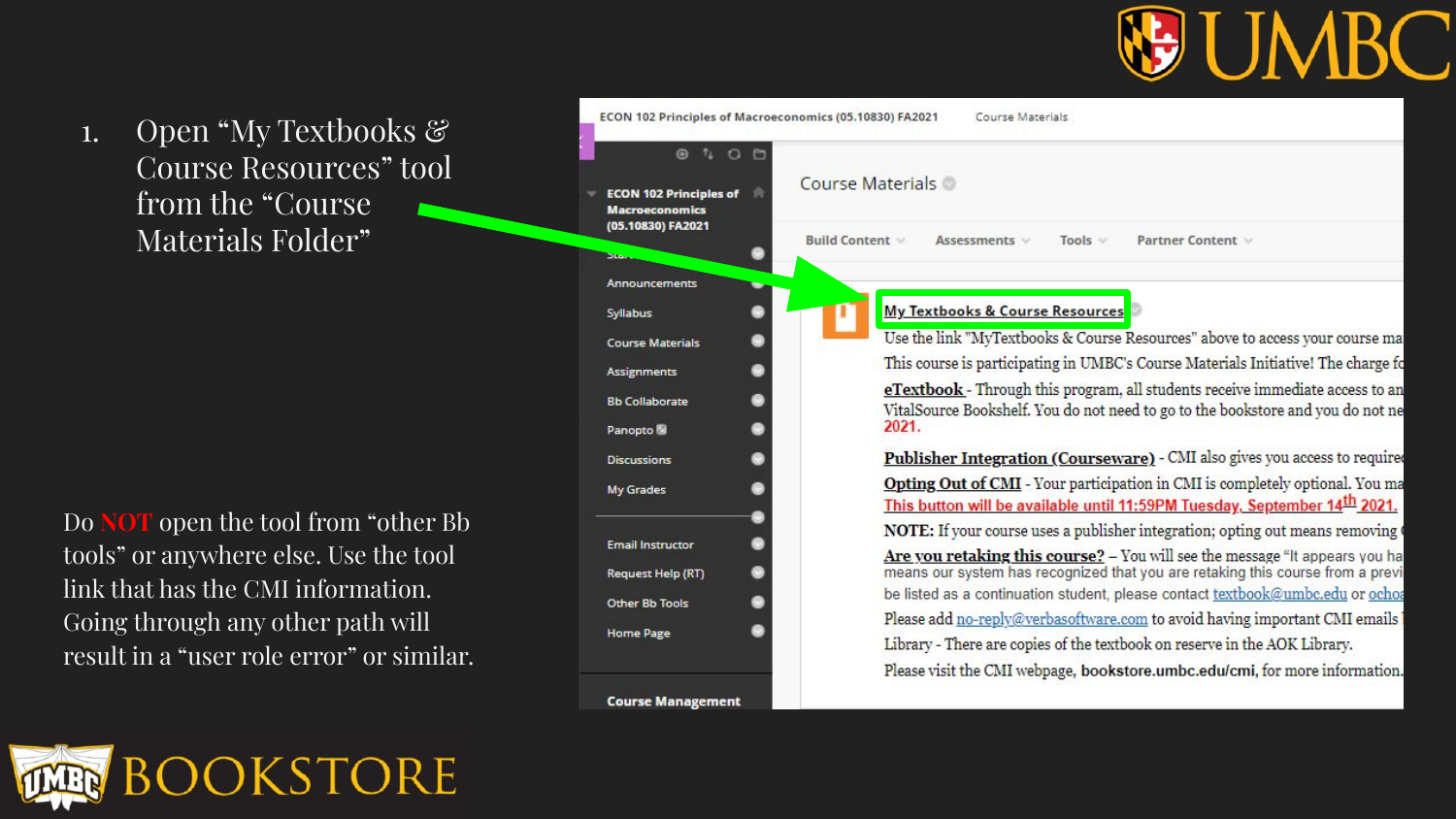## **VE UMBC**

### 2. Click "Launch Courseware".

The "Read Now" button is to open the CMI provided eText in VitalSource.



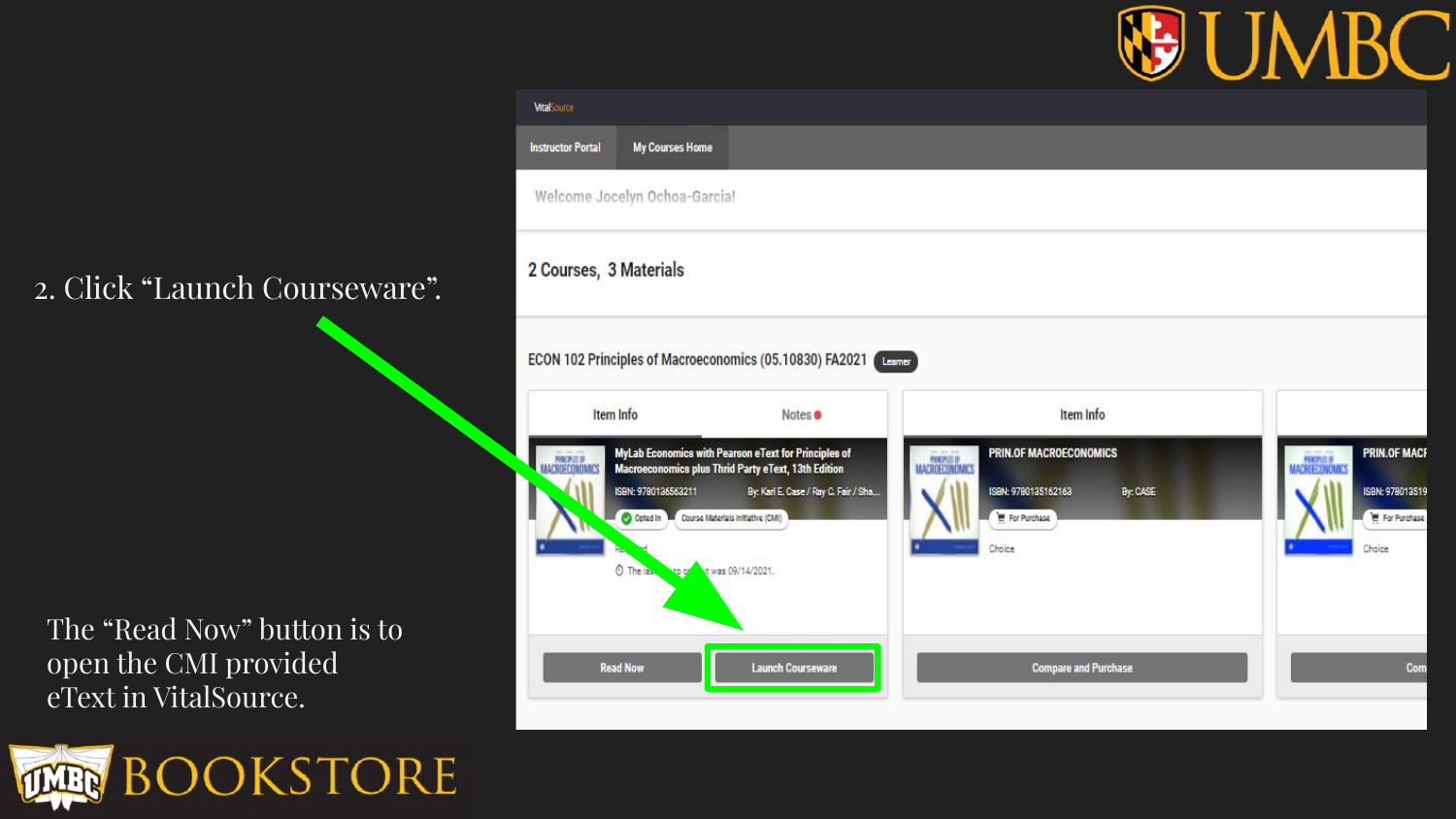

#### 3. Click the gold "Open MyLab & Mastering" button.

Trying to shortcut through the "Student Links" section will result in an error message.

| earson                            |                        |                                                                                                                      |
|-----------------------------------|------------------------|----------------------------------------------------------------------------------------------------------------------|
| <b>Open MyLab &amp; Mastering</b> |                        |                                                                                                                      |
|                                   | Help & Support<br>Home |                                                                                                                      |
|                                   |                        |                                                                                                                      |
| <b>Student Links</b>              |                        | Help & Support                                                                                                       |
| MyLab Econ All Assignments        |                        | Learn how to use MyLab and Mastering for Blackboard. Get<br>your Pearson username or password, or access support and |
| MyLab and Mastering Course Home   |                        | diagnostics.                                                                                                         |
| More                              |                        | Forgot your Pearson username or password?                                                                            |
|                                   |                        | Get help and support                                                                                                 |

Copyright @ 2021 Pearson Education Inc. All Rights Reserved Pearson Higher Education | Legal Notice | Privacy Policy

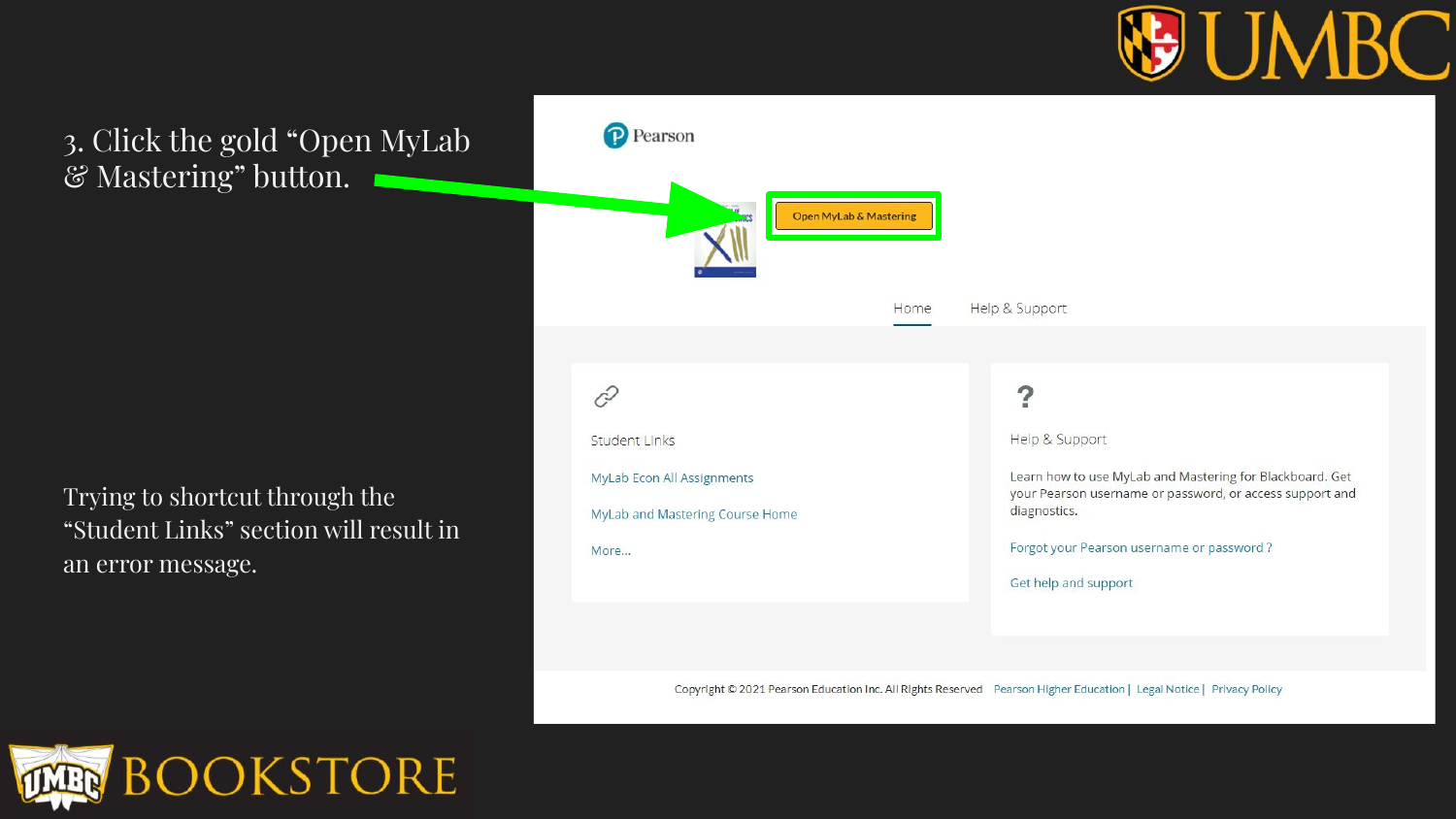

4. Sign In with your existing Pearson account OR create an account if you don't already have one.

If this is your first time creating a Pearson Account, it's recommended to do so using your UMBC email.



| <b>PEARSON</b>                                                                |                                                      | <b>ALWAYS LEARNIN</b> |
|-------------------------------------------------------------------------------|------------------------------------------------------|-----------------------|
| Register                                                                      |                                                      | Help                  |
| Sign In with Your Pearson Account                                             | <b>Create a Pearson Account</b>                      |                       |
| Your account gives you access to your Pearson<br>online courses and products. | If you don't already have an account, create<br>one. |                       |
| Username<br>Pearson username                                                  | Create                                               |                       |
| Password<br>Pearson password                                                  | Not sure if you have an account?                     |                       |
| Sign In                                                                       |                                                      |                       |
| Forgot your username or password?                                             |                                                      |                       |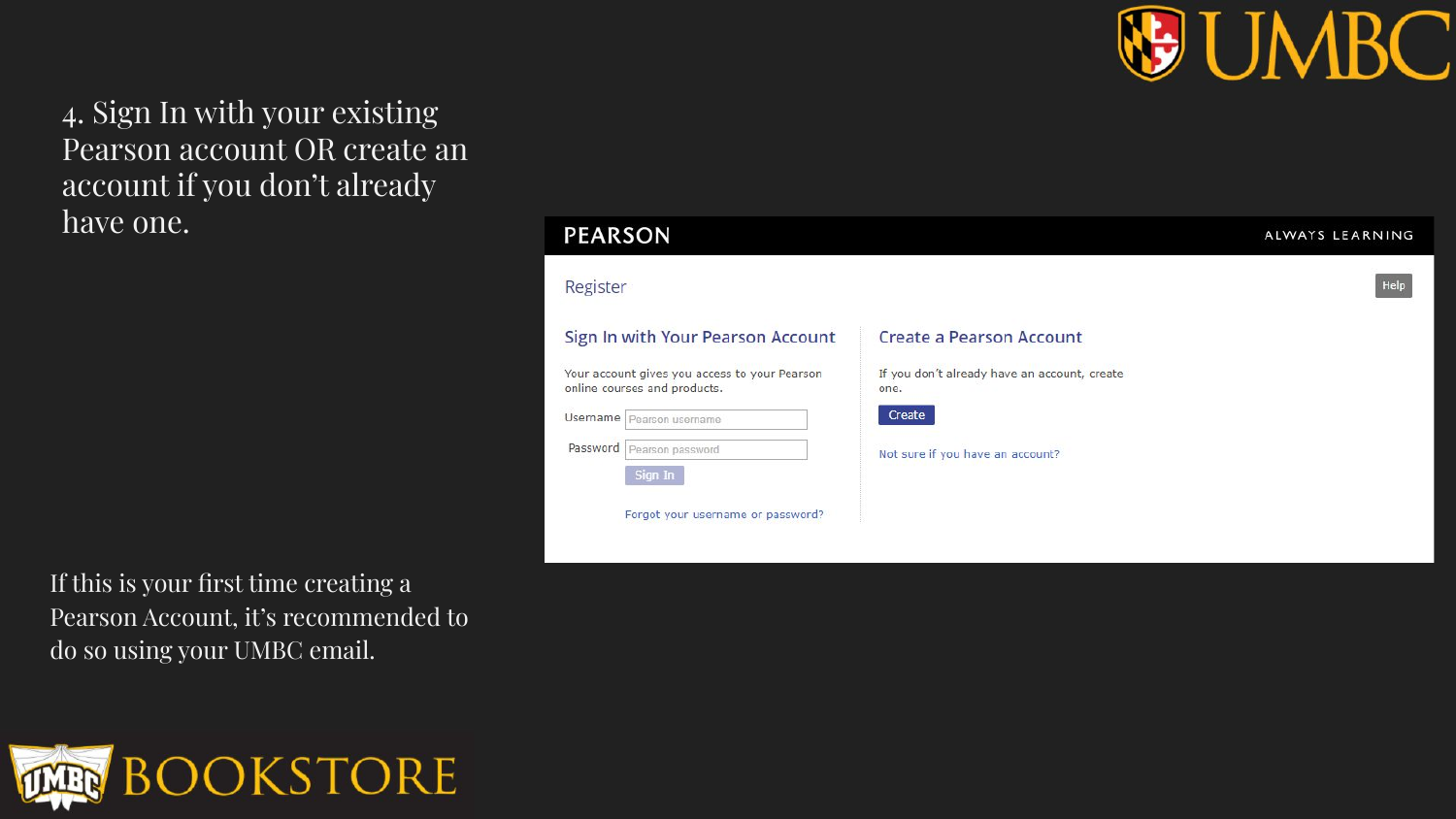

5. "You're done!" screen. Either check your email for the registration confirmation email or click "Go to My Courses"

You now have CMI provided access to your Pearson Courseware - excellent! Take a look at your courses, assignments, etc.

#### **PEARSON**

Register

#### You're done!

Check your email for a registration confirmation.

Print this page as your receipt.

#### **Your Course**

Taught by Mark Thomas Course ends Jan 10, 2022

Go to My Courses

#### **Account Information**

Username: Fmail: Account ID:

**Order Details** 

Order Date: November 18, 2021 Order ID:

Support

Go to Pearson Support



#### ALWAYS LEARNING